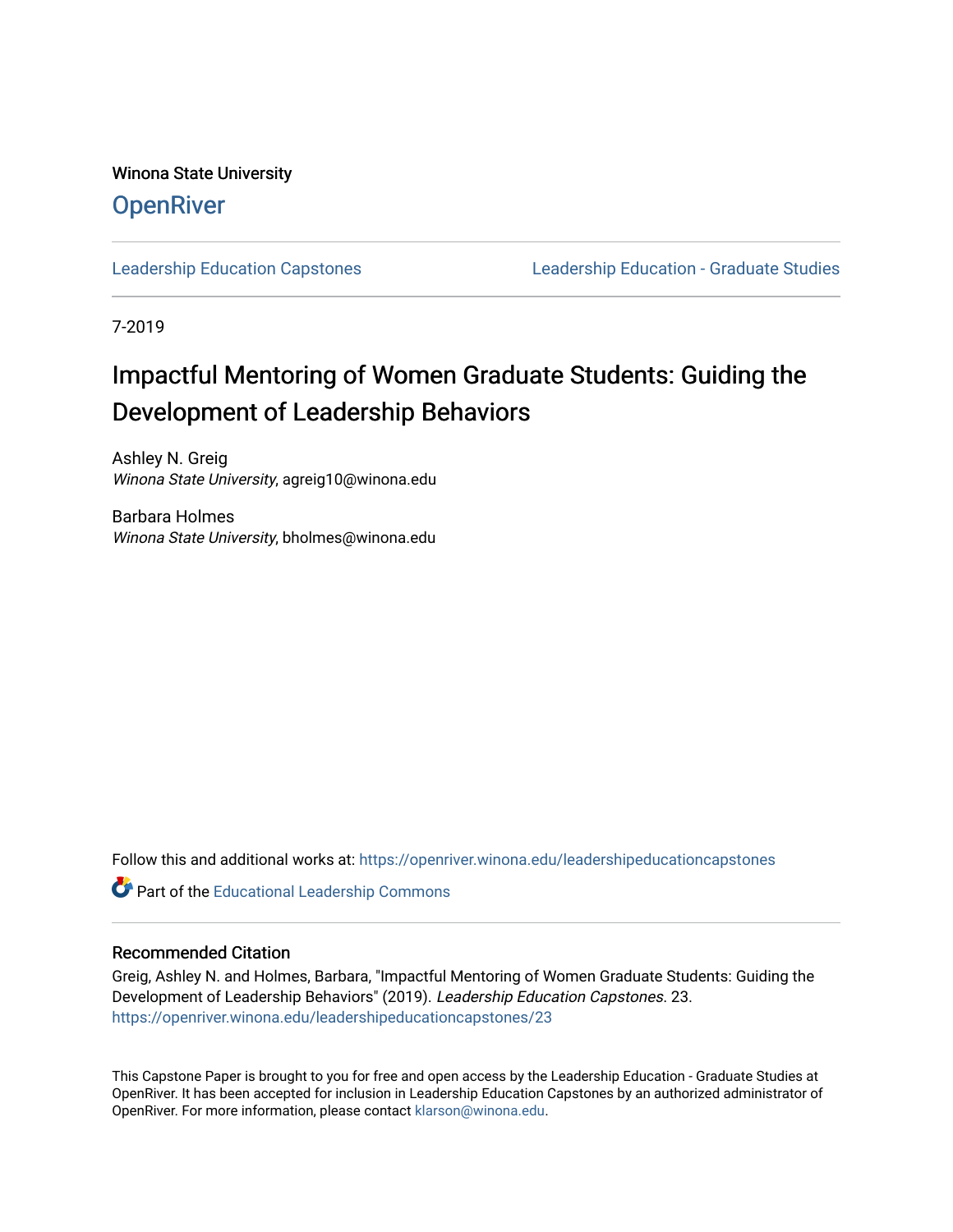### Impactful Mentoring of Women Graduate Students: Guiding the Development of Leadership Behaviors

### Ashley Greig, Winona State University, USA

### Barbara Holmes, Winona State University, USA

Women graduate students continue to express interest in developing as leaders and are looking to the university to provide support for this endeavor. In classroom discussions about leadership development, women graduate students indicate strong desire for professional mentoring for leadership development. Yet, there are no uniform ideas about what mentors should do or how mentors should support women graduate students. The need for mentoring is supported in the research literature. Bowling (2018) asserts that sustainable female leadership is best supported through mentorship. Bowling (2018) further explains that mentorship is a critical component of preparing women for the workplace and continued professional development.

Impactful mentorship is positive, mutual and reciprocal (Ragins, 2011). Ragins (2011) recognized that expertise fluidity among mentoring partners influences the quality of the mentoring relationship. Johnson and Smith (2018) contend that mentoring is not about rescuing women but is about building positive structures in which women can grow and thrive. The purpose of this study is to explore perspectives of women graduate students about what mentoring is needed to guide leadership development.

#### Literature Review

While there is extant research on mentoring, there is little research on how mentoring impacts women graduate students. One reason may be that many women graduate students do not have mentors and may be unaware of just how critical mentoring is to career growth. Many women graduate students do not seek mentors because they may not know how to obtain one, are unable to connect with any faculty members within their program, no faculty members are interested or able to mentor, or the students feel that they do not need or want a mentor (Waldeck, Orrego, Plax, & Kearney, 1997).

Individuals that have obtained a mentor report that having a mentor changed students' perceptions of the climate at the school (Kelly & Schweitzer, 1999). Those that had a mentor also tended to do better in school (Kelly & Schweitzer, 1999). However, mentors do not necessarily have to be faculty members, as graduate students could also gain reciprocal benefits from being a mentor to undergraduate students or other graduate students (Reddick, Griffin, & Cherwitz, 2011). The mentor and mentee would ideally learn additional skills from each other (Reddick, Griffin, & Cherwitz, 2011).

While each mentor brings a variety of knowledge to the mentoring relationship, the perception of the ideal mentor varied by age, gender, and citizenship (Rose, 2005). For example, international students tended to want a mentor that was culturally sensitive and patient; while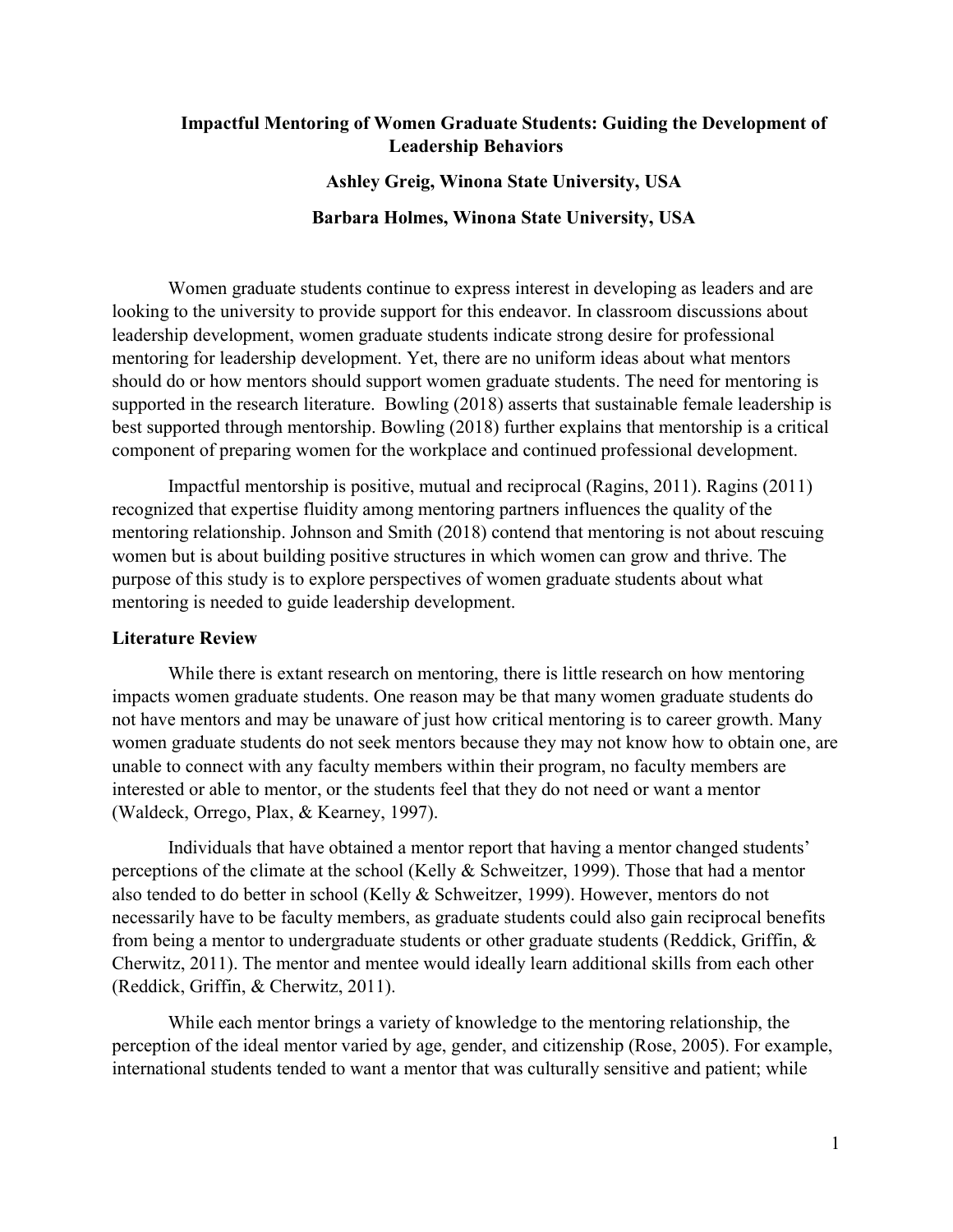various age groups tended to view mentorships as less important the older they grew (Rose, 2005).

For impactful mentoring, having a system where mentors and mentees are matched based on needs and desired outcomes, compared to a mentor or mentee selecting their own individual, is important as it eliminates any biases (Tenenbaum, Crosby, & Gliner, 2001). In order to ensure mentor impact, research suggests that mentor and mentee relationships be monitored through an anonymous survey (Djerassi, 1999). Lastly, other mentors should be easily available if mentees wants to change mentors (Djerassi, 1999).

### The Many Forms of Mentoring

Impactful mentoring seeks to provide sustainable support for women beyond one-time occurrences. This type of mentoring affects personal growth of individuals and provides role models throughout the organization. Management Mentors (2015) asserts that other types of mentoring include traditional one-on-one mentoring, resource-based mentoring, group mentoring, training-based mentoring, and executive mentoring. Traditional one-on-one mentoring, typically the most common approach to mentoring, is when one mentor is paired with one mentee through a formal program (Management Mentors, 2015). Resource-based mentoring occurs when mentees are provided a list of names of volunteer mentors and choose one to ask to be their mentor, which may lead to an insufficient number of mentors available (Management Mentors, 2015). Group mentoring, when a mentor works with multiple mentees at the same time, allows more individuals to be mentored, but is less personal than the other methods (Management Mentors, 2015). Training-based mentoring pairs is mentor and mentee together in order for mentees to learn specific skill sets that relates to the training program (Management Mentors, 2015). Lastly, executive mentoring paves the way for mentees to acquire executive level skills (Management Mentors, 2015).

### METHODOLOGY

The methodology for this study is grounded in Participatory Action Research (PAR). PAR combines participation, action, and research. PAR is a methodology that encourages participants to reflect in order to understand a situation or concept, with the intent of trying to improve the situation (Baum, MacDougall, & Smith, 2006). PAR promotes having participants involved throughout the research process and providing input on how to improve (Ozanne & Saatcioglue, 2008).

### Sampling and Data Collection

 For this study, twenty-five women graduate students from a southwest Minnesota university constituted the population for the study. Participants ranged in age from twenty-two to sixty years old. All but one of the participants enrolled in a graduate class focused on organizational leadership.

Participating students were administered a Qualtrics survey consisting of five questions. Participants were able to answer questions however they wished in a text box provided below the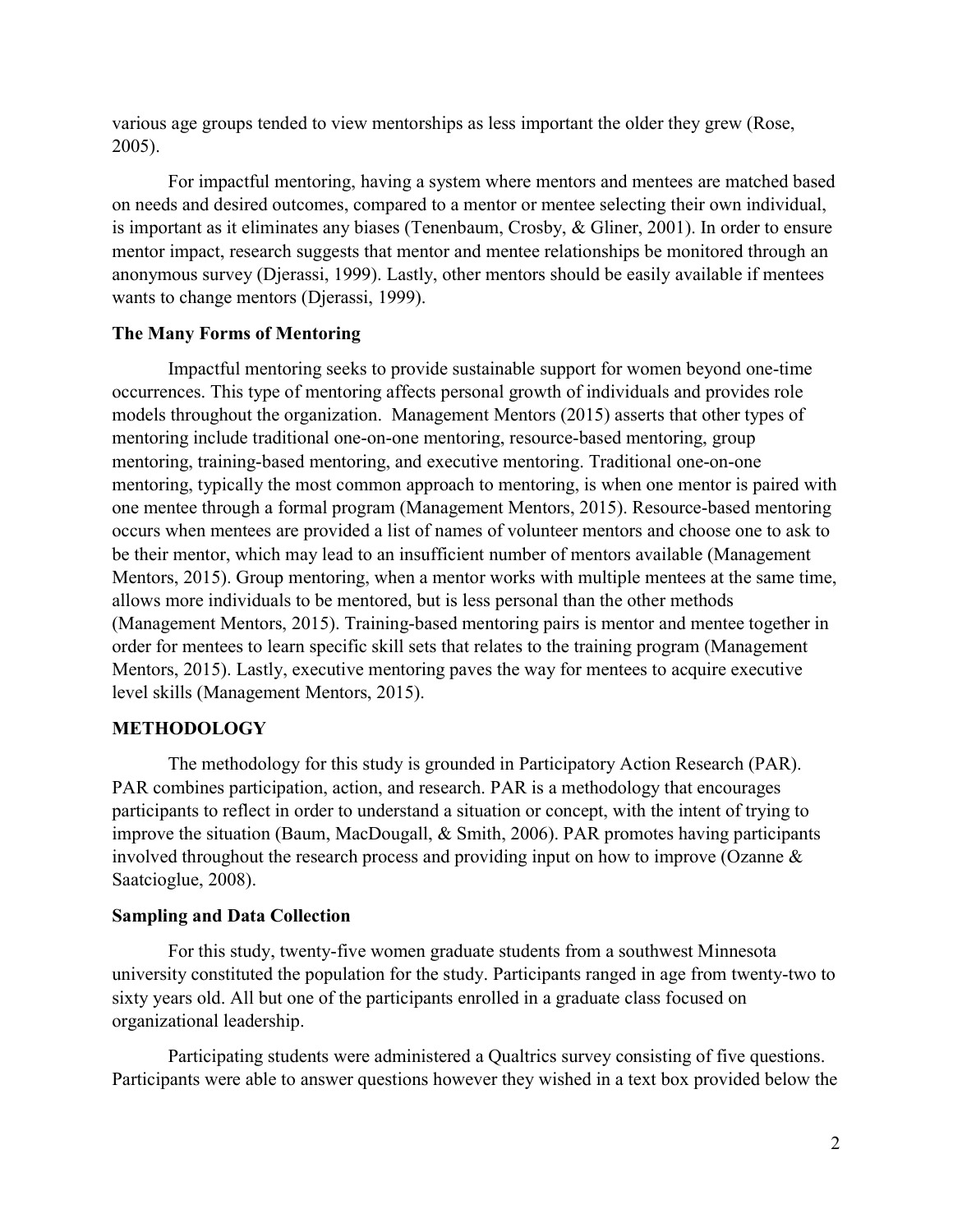specific questions. The survey was open for two weeks and nine participants voluntarily responded. Research questions guiding the study were:

Research Question #1: What behaviors are needed in professional mentoring? Research Question #2: How can mentoring improve your professional development? Research Question #3: How important is mentoring to your professional growth? Research Question #4: What areas of leadership can a mentor help you with? Research Question #5: How would you describe the ideal mentor?

# Data Analysis

The Center for Innovation in Research and Teaching explains that qualitative data consist of interpreting narrative text, pictures or observations. Qualitative Data Analysis (QDA) enables the researcher to interpret and extract meaning from the data. Qualitative data analysis typically occurs simultaneously with the data collection. To discover themes within the participant responses, the responses were examined for any reoccurring words or expressed ideas. Reoccurring words were then highlighted in the same color for each reoccurring word. Those reoccurring words were then listed as the themes.

# FINDINGS

From the five questions asked in the survey, four themes appeared from the participant responses given.

| Theme   | Theme Description                                | % of Participants Discussing Theme |
|---------|--------------------------------------------------|------------------------------------|
| Theme 1 | Mentee Growth the Focus of Mentoring             | 100%                               |
| Theme 2 | Mentoring Guided by Career Aspirations of Mentee | 67%                                |
| Theme 3 | Mentors Need High Communication Skills           | 67%                                |
| Theme 4 | Mentors Model Leadership Behaviors               | 22%                                |

# Themes Formulated from Survey Data

# Mentee Growth the Focus of Mentoring

All nine participants discussed growth at one point throughout the survey. Growth appeared to be the main objective and end goal during a mentoring relationship.

# Mentoring Guided by Career Aspirations of Mentee

 Six out of nine participants discussed their preference for a mentor that guided them based on their specific career aspirations.

# Mentors Need High Communication Skills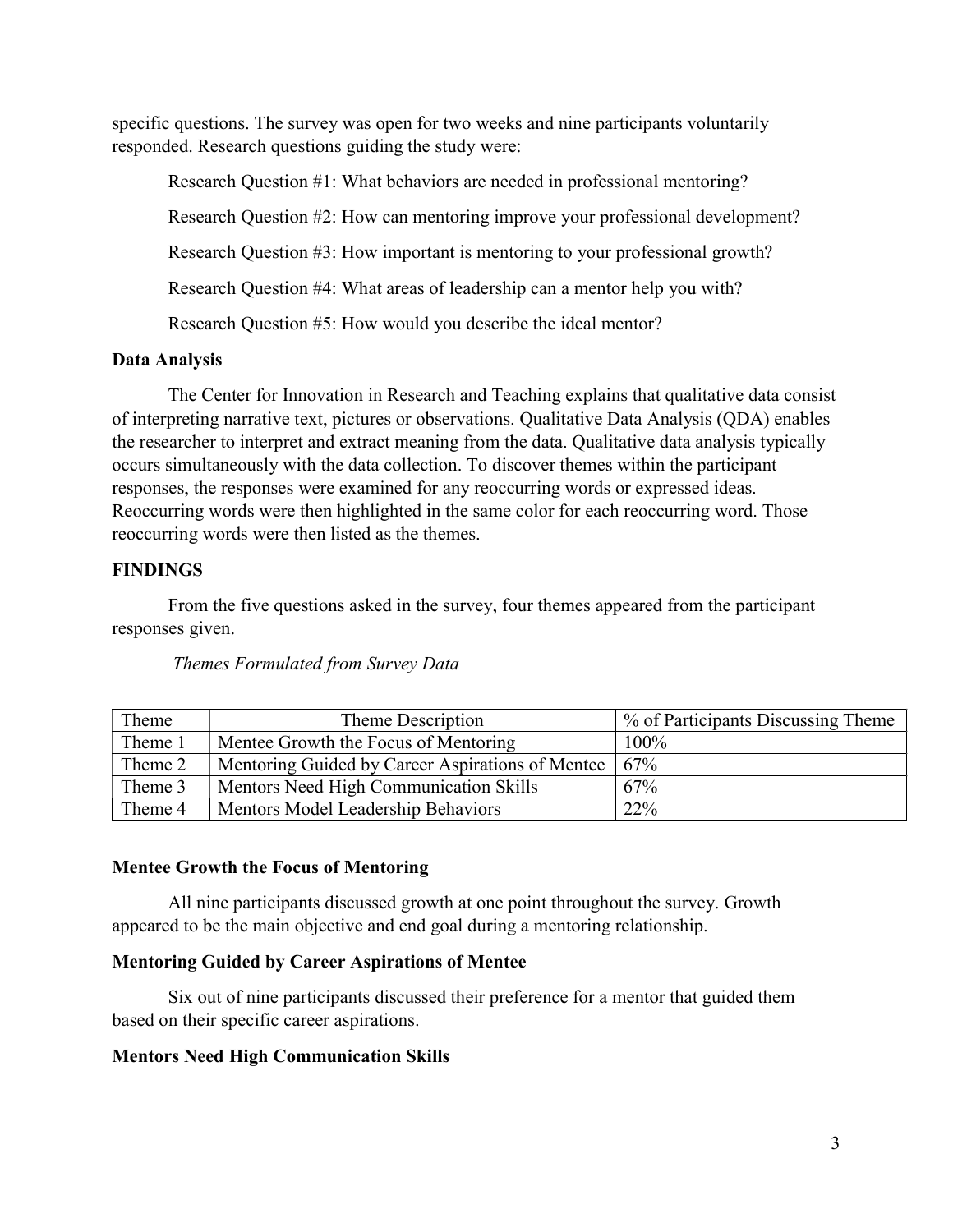Six out of nine participants discussed the need for mentors to have high communication skills. These communication skills include the mentor being able to provide useful feedback and express knowledge to the mentee in a positive and productive way.

### Mentors Model Leadership Behaviors

Two out of nine participants indicated that mentors needed to model leadership behaviors.

### Summary

Survey responses indicated that participants viewed mentorship as important, as participants believed that mentors could help grow skills and knowledge. Responses suggested that the ideal mentor is one that communicates well, is knowledgeable on the subject at hand, has a genuine desire to be a mentor, and has the ability to help grow the mentee's skills.

### Women Graduate Students' Perspectives on Mentoring

Participant responses to the survey all discussed mentoring in a positive light. The only negative comment made was when one respondent indicated that "professional mentors can have a positive and/or negative influence" and that she can "learn from both."

Another respondent noted "With a well-rounded leadership mentor, it's much easier to grow individually to gauge and understand individual strengths and weaknesses. Mentoring can improve professional development by empowering individuals to identify their own leadership potential." Another respondent expressed a desire for the mentor to assist the mentee in matters regarding "work life balance, communication, dealing with difficult situations general organization understanding."

An additional respondent wanted a mentor to help the mentee in working with others, public speaking, reflection, and personal growth, and in achieving specific goals. It was also remarked that mentors need to help mentees gained situational awareness, suggest or provide career-growth opportunities, and help improve the mentee's soft skills. Lastly, participants concluded that having a mentor could also give the mentee more self-confidence.

 Overall, survey respondents regarded mentoring as "very important for growth" and expressed how mentoring could prepare the mentee for leadership by allowing the mentee to learn and exhibit new leadership skills.

### Desired Qualities in Mentors

The survey responses indicated that women graduate students expressed a common theme when it came to listing their desired qualities in mentors. One respondent indicated that an ideal mentor would be "empathetic", a "great listener", and their "biggest supporter" while also "providing feedback", "being flexible", "and patient". Another respondent stated that, "The ideal mentor is someone who communicates their thoughts and expectations, holds you accountable, empowers individuals to explore their own leadership styles, and is honest even when the result may not be favorable." While another respondent stated that a mentor should be "someone who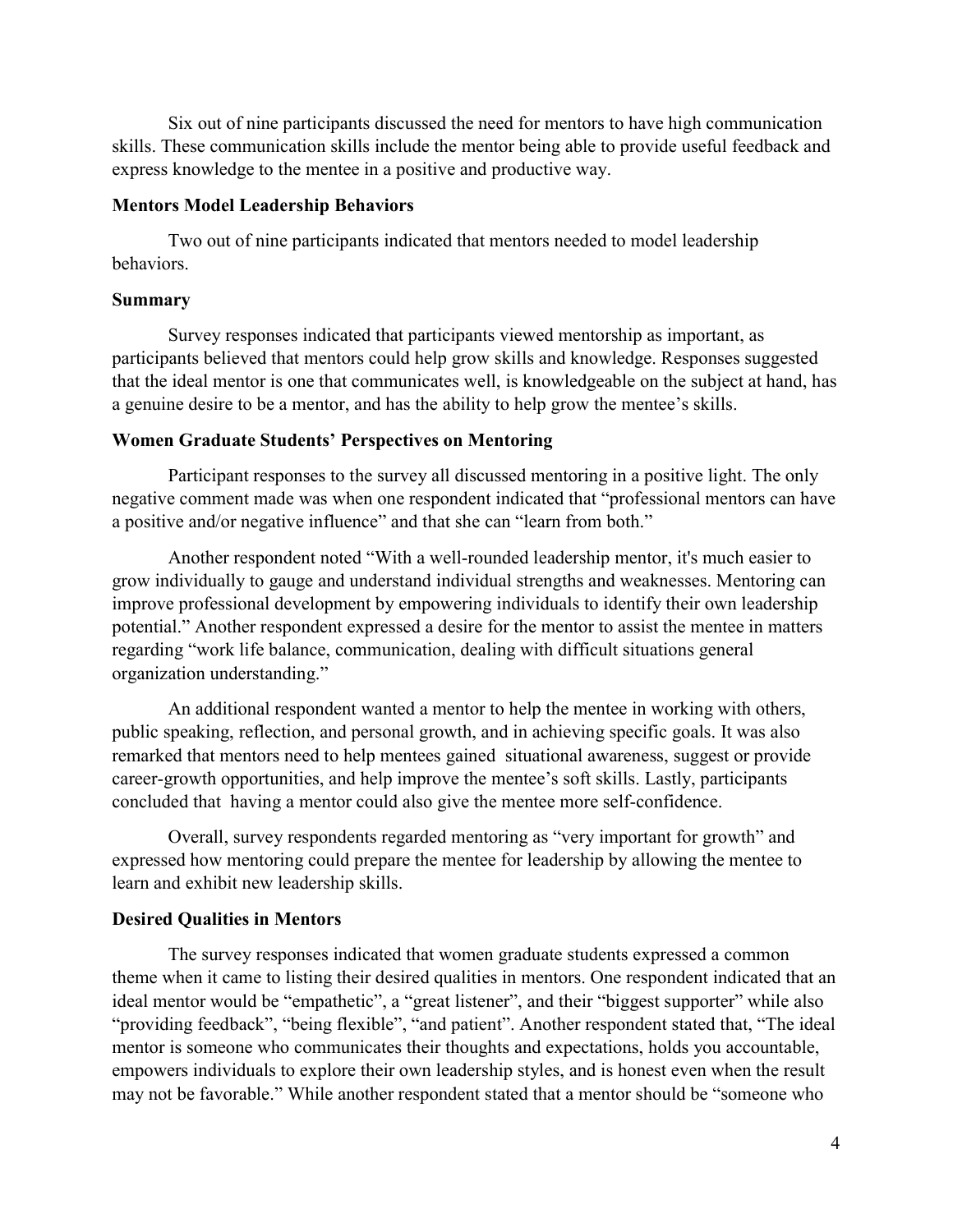leads and learns by example." An additional respondent remarked that "The ideal mentor is down to earth, communicates well, respectful, honest, and has high levels of integrity. He/she must be a team player and be able to read people well. The ideal mentor knows how to lead an individual in the right direction and be able to grow a person to their full capacity." Lastly, a respondent indicated that a mentor and mentee should seek to understand each other and be willing to exchange knowledge and help each other. "Understanding, good at giving instructions or suggestions, approachable, knowledgeable," "Inspires others, committed, good communicator, accountability, delegation, creativity, honesty, and integrity," "Personable, positive attitude, their work is meaningful, able to ask questions, help give me tools for success," were also statements respondents expressed when asked how they would describe the ideal mentor.

 The common themes explored in the above statements indicate that women graduate students' desire mentors that are knowledgeable, supportive, personable, actively communicates, displays integrity, willing to help the mentee grow leadership skills, and are exemplary leaders.

### Leadership Behaviors Women Graduate Students Want

The survey found that women graduate students seek several leadership behaviors in professional mentoring. These behaviors include being empathetic, a good listener, supportive, accountable, positivity, personable, flexible, patience, knowledge, have a genuine interest in mentoring, and the ability to give honest feedback and guidance. These themes are very similar to the themes found when the respondents reported the qualities desired in a mentor.

### Best Practices in Mentoring Women Leaders

Several best practices emerge from the research on mentoring women leaders. As a best practice, mentors and mentees should collaborate to determine the specific objectives to be completed throughout the mentorship (Hopkins, O'Neil, Passarelli, & Bilimoria, 2008). One best practice is to not only give feedback to the mentee, but to also encourage the mentee to obtain feedback from their current department (Hopkins, O'Neil, Passarelli, & Bilimoria, 2008). The mentor could then review that feedback and make suggestions on how to improve, while also educating the mentee on a variety of subjects, such as leadership behaviors, leadership styles, and communication guidelines (Hopkins, O'Neil, Passarelli, & Bilimoria, 2008). Additionally, the mentor should also advise the mentee to seek formal educational opportunities, complete any organizational programs offered, and participate in any opportunities offered, such as international assignments (Hopkins, O'Neil, Passarelli, & Bilimoria, 2008). Lastly, mentors should encourage the mentee to network with organization and industry leaders, and assist the mentee in determining how to achieve career goals (Hopkins, O'Neil, Passarelli, & Bilimoria, 2008).

#### Conclusion

 Pomrenke (2010) summarized that impactful mentoring is essential to the success and career development of women graduate students. In a study of over a hundred graduate women, Pomrenke (2010) discovered that the majority of women graduate students reported a critical need for a mentor for not only academic direction but also emotional support. This current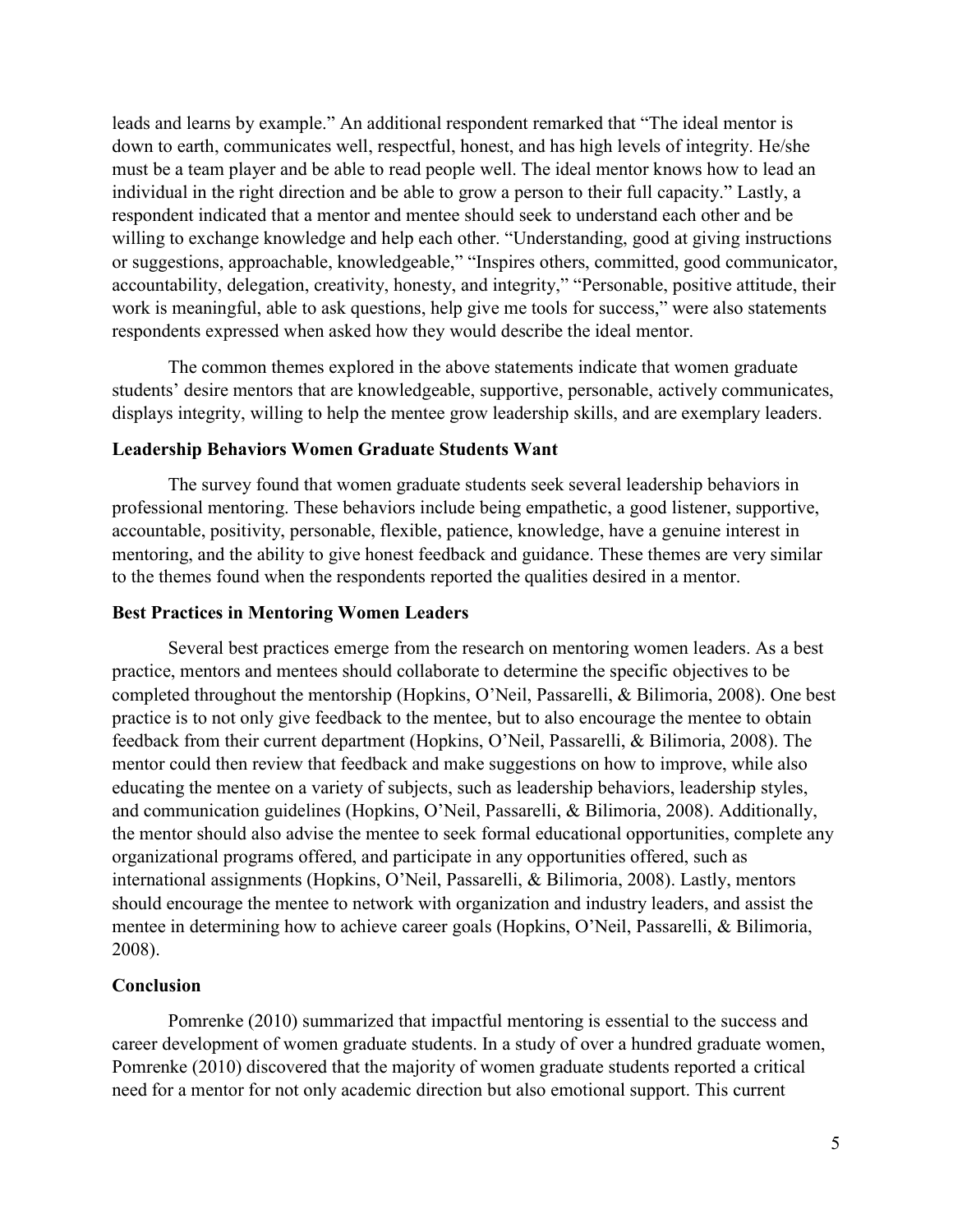inquiry also found that women graduate students are seeking intelligent direction and knowledgeable career guides.

### References

- Baum, F., MacDougall, C., & Smith, D. (2006). Participatory action research. Journal of Epidemiology and Community Health, 60(10), 854–857. doi:10.1136/jech.2004.028662.
- Berg, B. L., & Lune, H. (2004). *Qualitative research methods for the social sciences* (Vol. 5). Boston: Pearson.
- Bowling, K. (2018). Why female mentorship in the workplace is more important than ever. Retrieved from https://www.forbes.com/sites/yec/2018/08/03/why-female-mentorship-inthe-workplace-is-more-important-than-ever/#282797a97291.
- Djerassi, C. (1999). Who will mentor the mentors?: In the wake of the tragic suicide of a US graduate student, research universities need to adopt a different system of monitoring the quality of graduate students' supervision. Nature, 291.
- Hopkins, M.M., O'Neil, D., Passarelli, A.M., & Bilimoria, D. (2008). Women's leadership development strategic practices for women and organizations. Consulting Psychology Journal: Practice and Research, 60. 348-365. Retrieved from https://www.researchgate.net/publication/232509932\_Women's\_leadership\_development \_strategic\_practices\_for\_women\_and\_organizations.
- Kelly, S., & Schweitzer, J.H. (1999). Mentoring withing a graduate school setting. College Student Journal, 33(1), 130.
- Management Mentors. (2015). Business Mentoring Matters. Retrieved from https://www.management-mentors.com/about/corporate-mentoring-mattersblog/bid/30129/Different-Types-Of-Business-Mentoring-Models.
- Ozanne, J., & Saatcioglu, B. (2008). Participatory action research. (Report). Journal of Consumer Research, 35(3), 423–439. https://doi.org/10.1086/58691.
- Pomrenke, M. (2010). "Mentoring is key!" success for female graduate students. Federation for the Humanities and Social Sciences. Retrieved from https://www.ideasidees.ca/blog/mentoring-key-success-female-graduate-students.
- Ragins, B.R. (2011). Relational mentoring: A positive approach to mentoring at work. The Oxford Handbook of Positive Organizational Scholarship. doi: 10.1093/oxfordhb/9780199734610.013.003.

Reddick, R., Griffin, K., & Cherwitz, R. (2011). Answering President Obama's call for